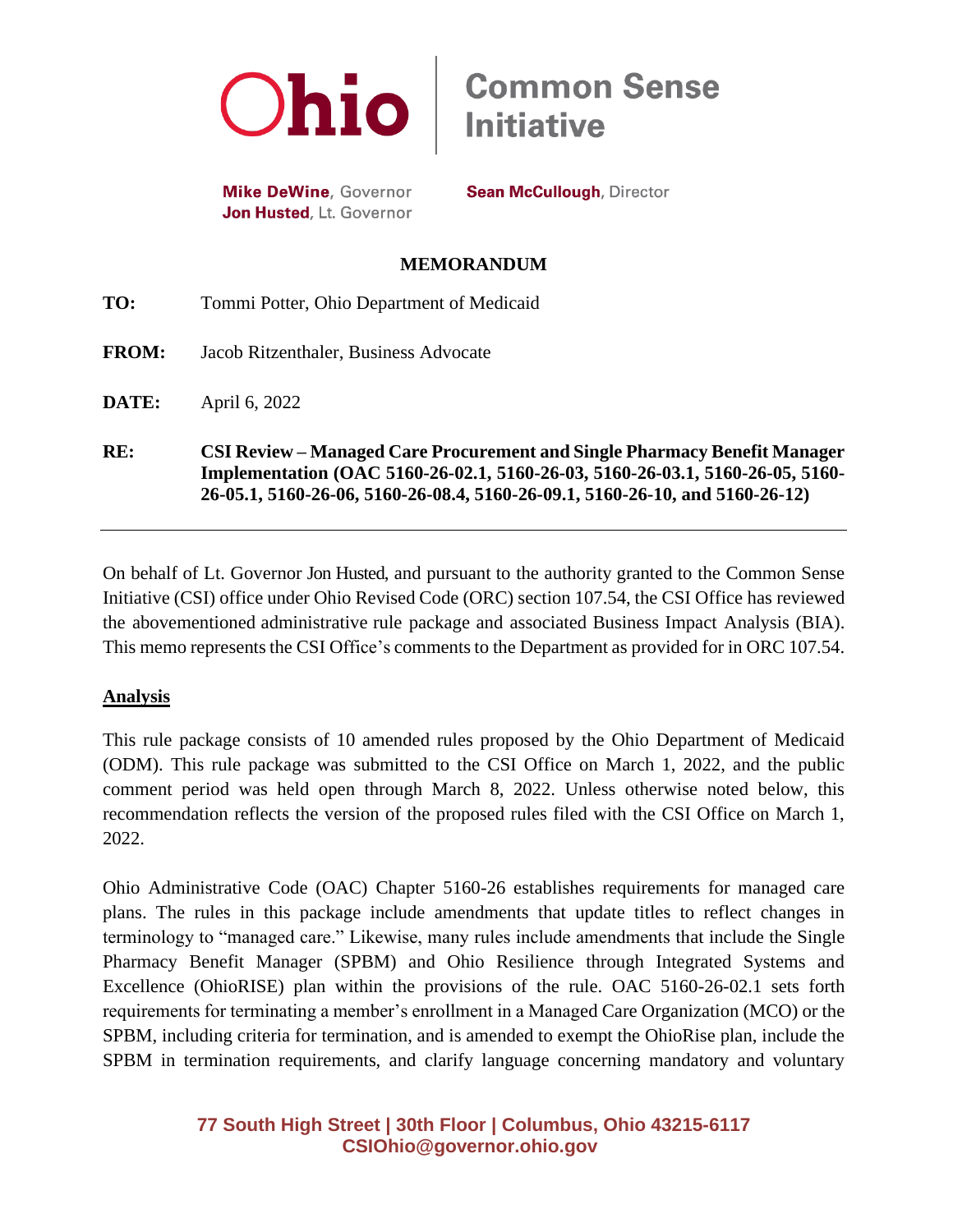populations. OAC 5160-26-03 establishes requirements for covered services, including requirements for pharmacy and emergency services, physical examinations, maintaining processes for submitting claims, and access to health care facilities, among others. The rule is amended to require the MCO to provide two dental cleanings per year to certain pregnant members, streamline provisions for respite services, and removing certain definitions that are no longer necessary. OAC 5160-26-03.1 establishes requirements for MCOs to ensure each member has a primary care provider and that the MCO and SPBM maintain a utilization management program to maximize the effectiveness of care provision. The rule includes amendments that require utilization management programs to maintain compliance with Mental Health Parity and Addiction Equity Act and update SPBM prior authorization requirements.

OAC 5160-26-05 is amended to update the rule title to reflect the focus on provider network and contracting requirements and includes amendments throughout the rule that reflect those changes, as well as other amendments that update credentialing requirements for managed care entities. OAC 5160-26-05.1 concerns the provision of information and guidelines to providers and is amended to remove requirements for credential providers. OAC 5160-26-06 requires managed care entities to guard against fraud, waste, and abuse and is amended to include providers contracted with ODM. OAC 5160-26-08.4 concerns the appeals and grievance system and is amended to include the SPBM. OAC 5160-26-09.1 establishes requirements for third party liability and recovery and is amended to include benefit coordination requirements regarding children placed in custody of a public children's services agency. OAC 5160-26-10 provides the actions or sanctions ODM may impose following violations of the provider agreement and is amended to update terms and references. OAC 5160-26- 12 allows for MCOs and the SPBM to implement a member co-payment system and includes amendments that the SPBM may only implement a member co-payment system for prescription drugs if directed by ODM.

During early stakeholder outreach, ODM provided the proposed rules to current MCOs during the request for proposal phase of SPBM implementation. No comments were received during that time. Two comments were received during the CSI public comment period. One stakeholder made multiple suggestions, including stricter language for making authorization policies and requests available, providing written information to providers and members, and resolving grievances. ODM did not make changes based on these suggestions, citing statutes and rules that achieve the purpose. One stakeholder approved of the proposed rules.

The business community impacted by the rules includes the SPBM, MCOs, MyCare Ohio plans, and the OhioRISE plan. The adverse impacts created by the rules include providing notification, documenting service provision and maintaining records, and paying for services in certain situations. ODM notes that MCOs are paid per member per month for services, as well as a monthly